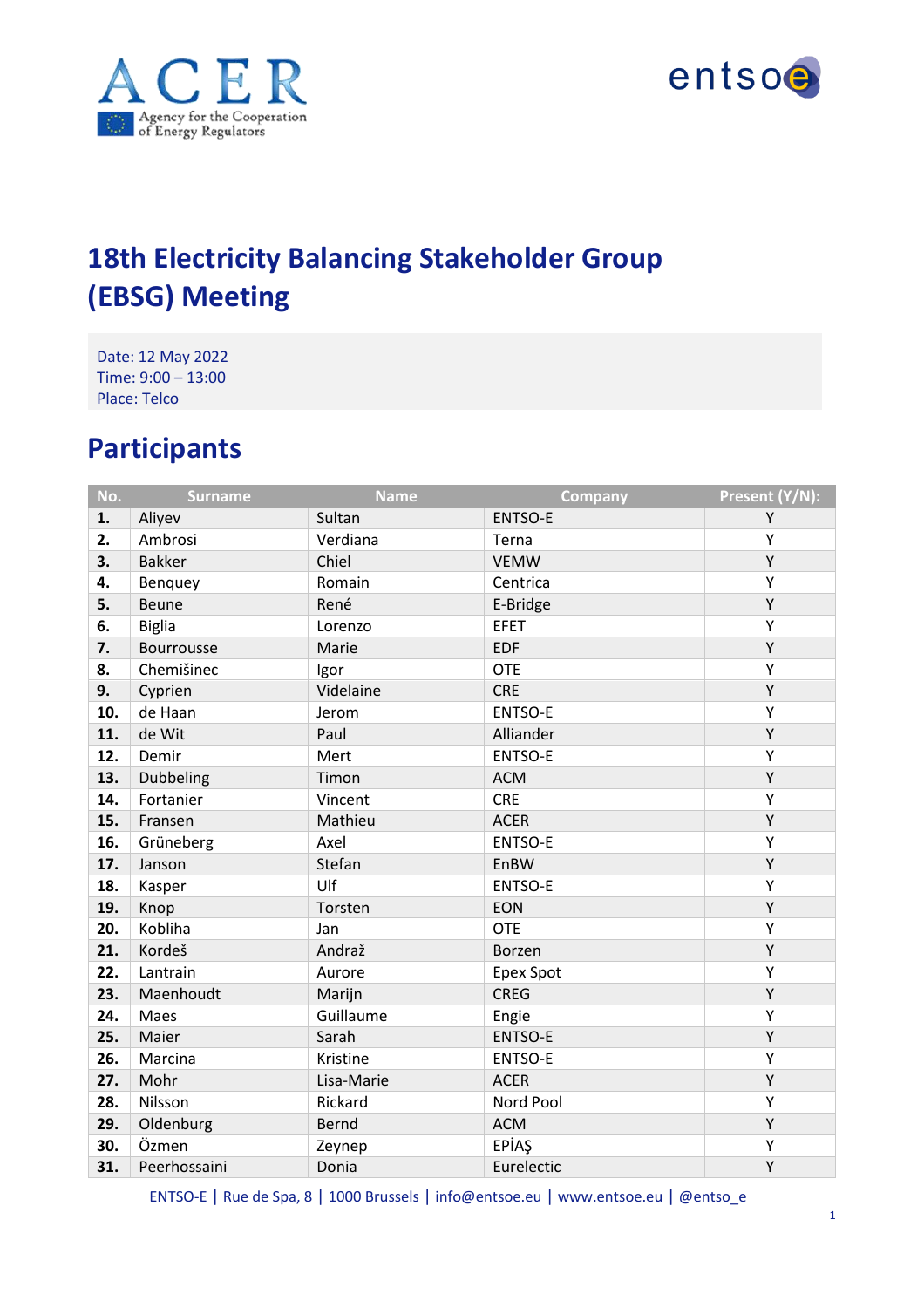



| No. | <b>Surname</b> | <b>Name</b>    | <b>Company</b> | Present (Y/N): |
|-----|----------------|----------------|----------------|----------------|
| 32. | Pinto-Bello    | Andres         | smartEn        | Υ              |
| 33. | Radanovic      | Heni           | <b>ACER</b>    | Υ              |
| 34. | Rossi          | Stefano        | ARERA          | Υ              |
| 35. | Setran         | Cristina       | Opcom          | Υ              |
| 36. | Tellidou       | Athina         | <b>ACER</b>    | ٧              |
| 37. | van Putten     | Jan            | TenneT         | Υ              |
| 38. | van Vliet      | Lisse          | Europex        | Υ              |
| 39. | Weeber         | Sophia         | ENTSO-E        | Υ              |
| 40. | Wood           | Chris          | Elexon         | Υ              |
| 41. | Zwinka         | <b>Barbara</b> | <b>BnetzA</b>  | Υ              |

#### **Contents**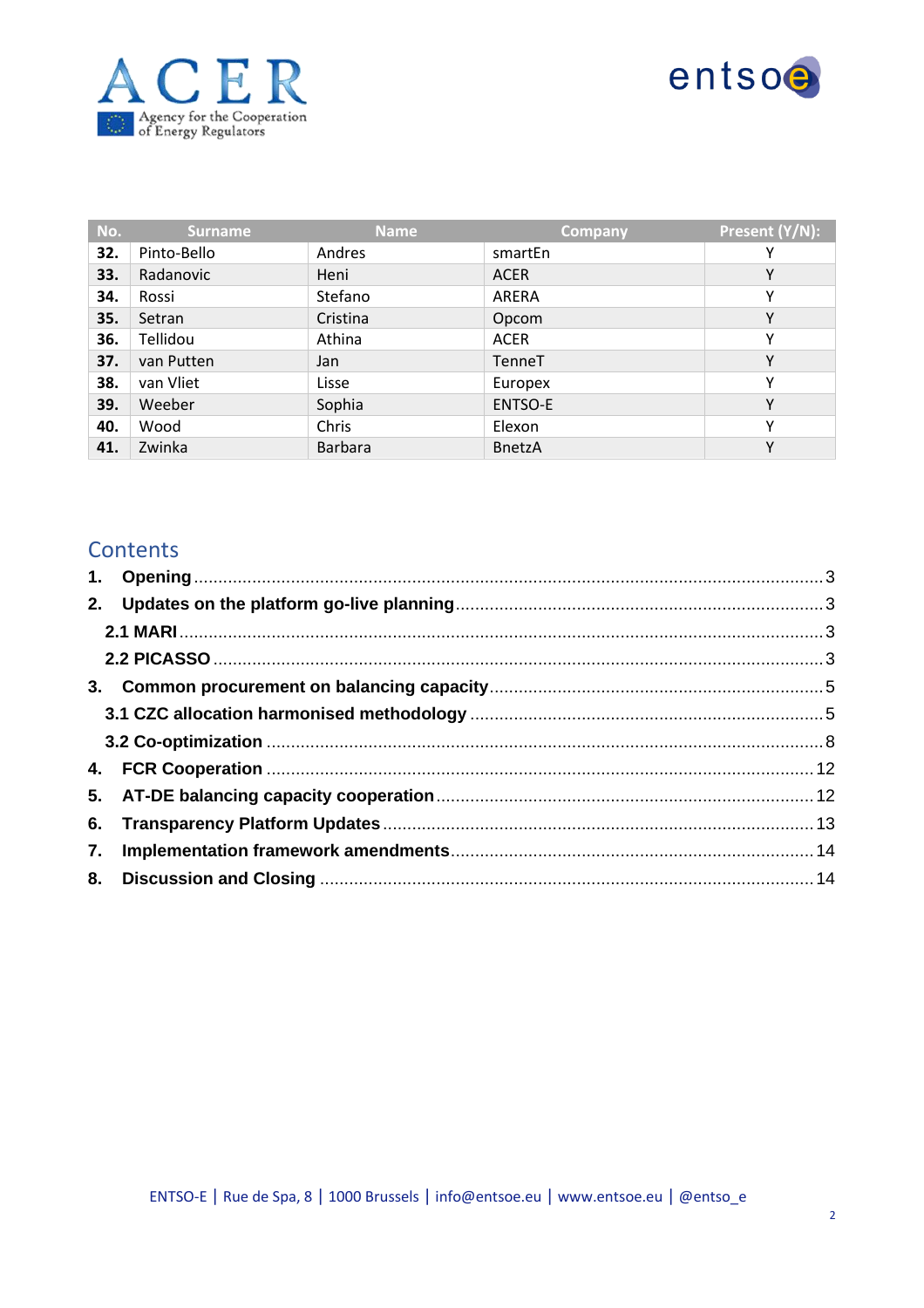



# **Minutes**

#### <span id="page-2-0"></span>**1. Opening**

ACER representative and ENTSO-E representative welcome participants and introduce the agenda.

## <span id="page-2-1"></span>**2. Updates on the platform go-live planning**

#### 2.1 MARI

<span id="page-2-2"></span>ENTSO-E representative gives a brief update on current status of the MARI platform, explains updated golive due to situation in Ukraine. He states that the delay is supposed to be around 2 months.

#### 2.2 PICASSO

<span id="page-2-3"></span>ENTSO-E representative presents PICASSO platform updates and detailed go-live planning. First TSO (CEPS) will go live on  $1<sup>st</sup>$  of June, on 22<sup>nd</sup> of June, German TSOs and APG will join the platform, so by then first exchange of aFRR should be possible.

EBSG discusses:

- A participant asks to develop the point related to third-countries joining MARI.
	- $\circ$  ENTSO-E representative states that for PICASSO the 3<sup>rd</sup> country is Swiss TSO that has participated in all IOTs and is technically ready. He states that Swissgrid isn't mentioned in the list of TSOs that will join, there will be a statement of market information of Switzerland in next weeks on this.
	- o ENTSO-E representative notes that Swissgrid is technically capable to join, but due to current circumstances it would be approved to clarify their request to join or not to join by informing the market participants accordingly.
- ACER representative asks that as for MARI there will be update later mid-July for the planning to inform the stakeholders, will that be on ENTSOE webpage.
	- $\circ$  ENTSO-E representative states that it will be published on the webpage of MARI project at ENTSO-E.
- ACER representative asks to forward the link to EBSG for information.
- A participant asks that as the PICASSO platform is responsible for TSO-TSO communication, is there any information on the current status of the local TSO-BSP platform on their status of implementation of adjusting to target market design as this is a prerequisite for having joined balancing markets operators, are there some insides on early entrance.
	- $\circ$  ENTSO-E representative states that within PICASSO project there is a so-called LIP monitor, where the readiness of local implementation progress is monitored and one part of that is also the local bidding system. He states that it's a prerequisite to join IOT tests that confirm that the local bidding platform is technical ready for new PICASSO rules. He notes that every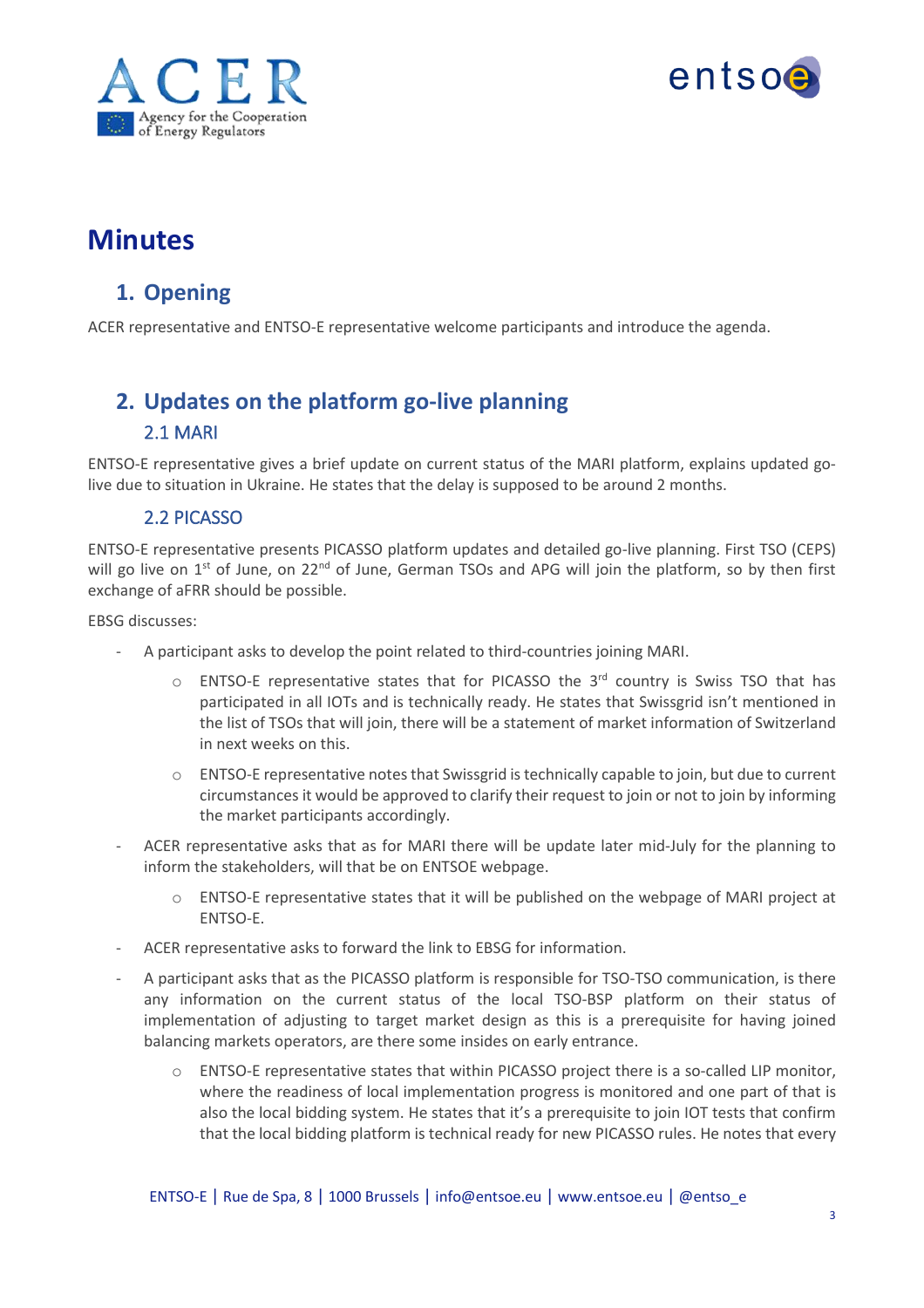



local bidding platform of TSOs that join early, CEPS and the Austrian and German TSOs should be technically ready now.

- A participant asks if the German platform is considered ready.
	- $\circ$  ENTSO-E representative states that the platform has had its final release update. He states that he is not sure if it has been tested with all BSPs, as he doesn't know about individual testing, but the platform release is there. He notes that German TSOs are now more updating their individual systems in the background, the invoices systems for instance have to be tested and updated now, but the interface to the German BSPs should be there in final version.
- A participant asks if on the transparency part, it is possible to say a couple of words on implementation timing of publication and when is it available at the TP. He states that from the timeline it looks pretty much like immediately after the start. He asks to clarify on publication timing, what is intended frequency and delay of publication.
	- $\circ$  ENTSO-E representative states that the for the planned update of the TP, the go live of the relevant version for short time publication is July 13<sup>th</sup>.
	- $\circ$  ENTSO-E representative states that the update cycles are as defined in implementation framework, 30 min after occurrence of event if the normal publication time intervals are taken available on the Transparency platform with the 15 minutes interval, then the normal publication cycle is that events are published quite short after the end of these 15 min cycles, normally 3 or 4 minutes. Then the update is published on the transparency platform. He states that what PICASSO now will publish on the Transparency Platform in the beginning is the fallbacks, it is published if a TSO was not connected to the platform but also publish the fallbacks of the PICASSO platform itself on the TP, cross-border capacity limits will be published if there is an operational security reason, if the cross-border capacity limits are manually limited. He notes that on the TransnetBW homepage, also in this 15 min cycle, cross border marginal price in a 4 second resolution will be published as well asthe activated volumes also with a 4 second granularity and with an update cycle of 15 min. He states that therefore it's 15 minutes and then afterwards 2 or 3 minutes. He notes that all this data on TransnetBW homepage will be published in simple format, there will be one file per day and this file will then be updated. He explains that also published on the TransnetBW homepage is if there are bids that are set unavailable after GTC, then the reason for unavailability will be published. On the IOP of TP, the publications from the test period are available.
	- $\circ$  ACER representative asks if adding an item for the next EBSG should be considered, by then the PICASSO go live happened and perhaps also MARI, to present all these publications, the data that is send from balancing to transparency platforms.
- A participant states that he is curious on PICASSO relevant and high granularity data on activations, pricing, capacity, and how and when this is supposed to be published. He states that that obviously causes additional requirements to the platform compared to just 15-minute granularity publications. He notes that it probably can be seen on the testing platform and asks if there maybe is something similar for the TransnetBW website preliminary publication or testing publication available.
	- $\circ$  ENTSO-E representative states that it is already possible to go to TransnetBW.de under Market, there's the category PICASSO. For beginning of May there should be data.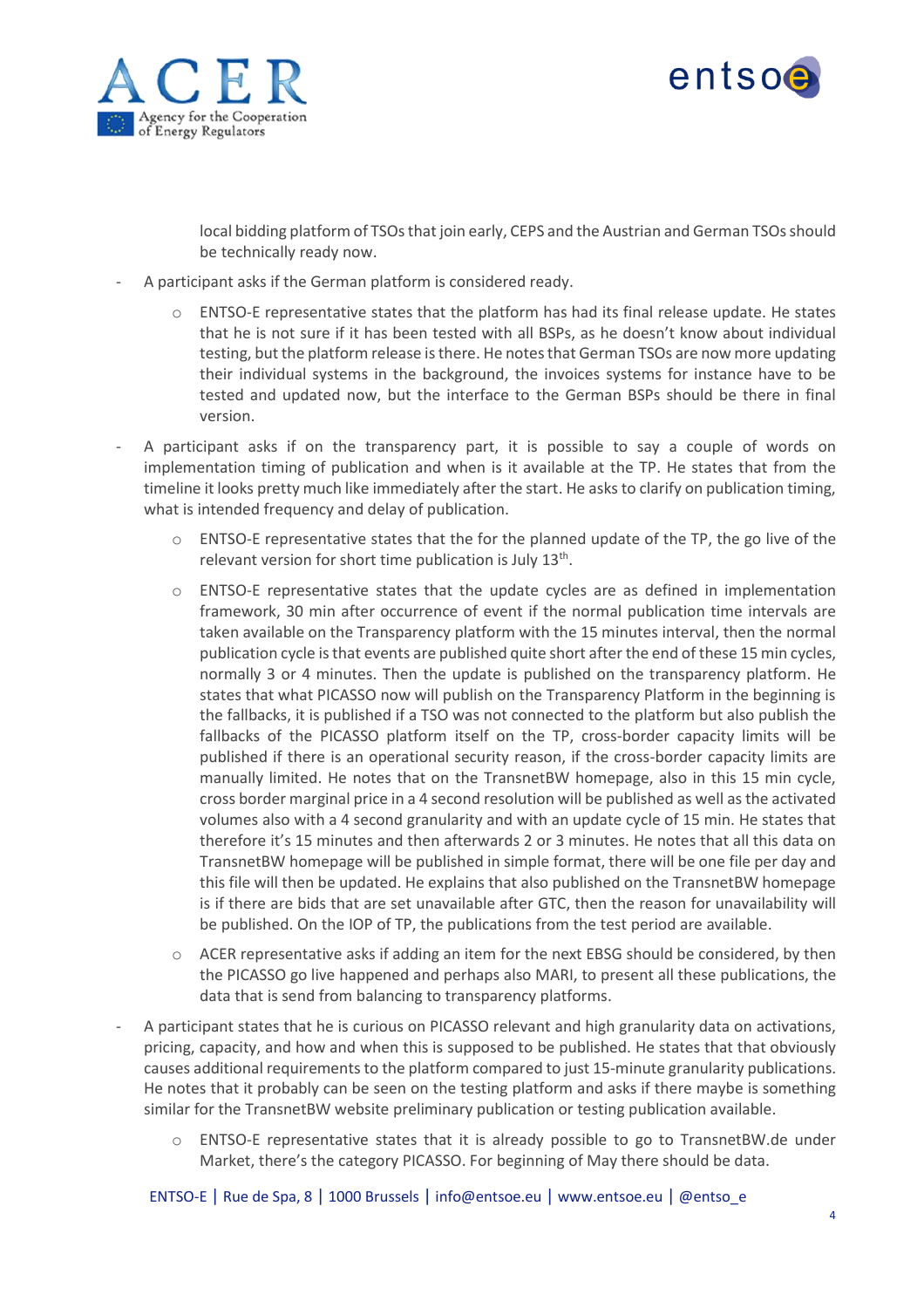



- ACER representative states that for next EBSG it is possible to provide more structured information, if in the meantime there will be more specific requests they can also be addressed.

### <span id="page-4-0"></span>3. Common procurement on balancing capacity 3.1 CZC allocation harmonised methodology

<span id="page-4-1"></span>ENTSO-E representative presents Design Decisions Impacting Market Participants and next steps of the harmonised methodology of Article 38(3) of EB Regulation. He states that it serves to provide stakeholders an idea about what kind of decisions the TSOs have made, and that it should be found on version for public consultation.

EBSG discusses:

- A participant asks to elaborate what the current timing looks like, he states that the central European timings with all reserve categories ahead of the day ahead market are rather familiar to him and asks for confirmation that the Nordics are procuring their capacity way earlier.
	- $\circ$  ENTSO-E representative states that he has been informed that a suitable timing for them is 7.30 am for aFRR BSP-TSO GCT in the context of a market-based allocation. FCR cooperation would then interfere if CORE etc. would also use 7.30, there the timings are more like 8.30, 9am. He explains that the Baltics and other CCRs have indicated that something between 8.30 and 9 am would work for them. He notes that the issue is also, when CZCAOF is performed, it must be made sure that CZC split is correctly processed and that it is correctly integrated in the final day ahead capacity calculation processes of the CCRs, that must come afterwards. He states that if that is not the case, if in a certain CCR the DACC would be earlier then a new process is needed after the split of CZC in order to make sure that the correct cross-zonal capacity is send to SDAC and normally there's the DACC for that.
- A participant asks if FCR procurement is at 5.30 am in the Nordics.
	- o ENTSO-E representative states that he has no precise information about the FCR.
	- $\circ$  ACER representative explains that the difference also comes from the way to forecast the market value of the cross-zonal capacity for the exchange of energy. She states that when a TSO is confident enough with the forecasting methodology, it's possible to perform it way before, that is linked to the fact that the Nordics have chosen a different methodology for forecasting which is linked to the market spreads of the previous day. She states that in the CORE market-based, the approach is different, in dialogue with capacity calculation which also puts the timing at a later stage. From the two ACER decisions on these two different methodologies, the Nordic market-based and the CORE market based, the forecasting of the market value of the cross-zonal capacity for the exchange of energy, also defined somehow the timing of the cross-zonal capacity allocation.
	- $\circ$  ENTSO-E representative states that although he doesn't know if it is for the regional CCRs, but it is not at all an issue for the market-based allocation process of this new harmonised methodology. He notes that the general approach of this market based is not one on one Nordic and not one on one CORE, but something in the middle. He states that the inputs for forecast could be provided D-2, so that's not an issue. He adds that it's just an issue that the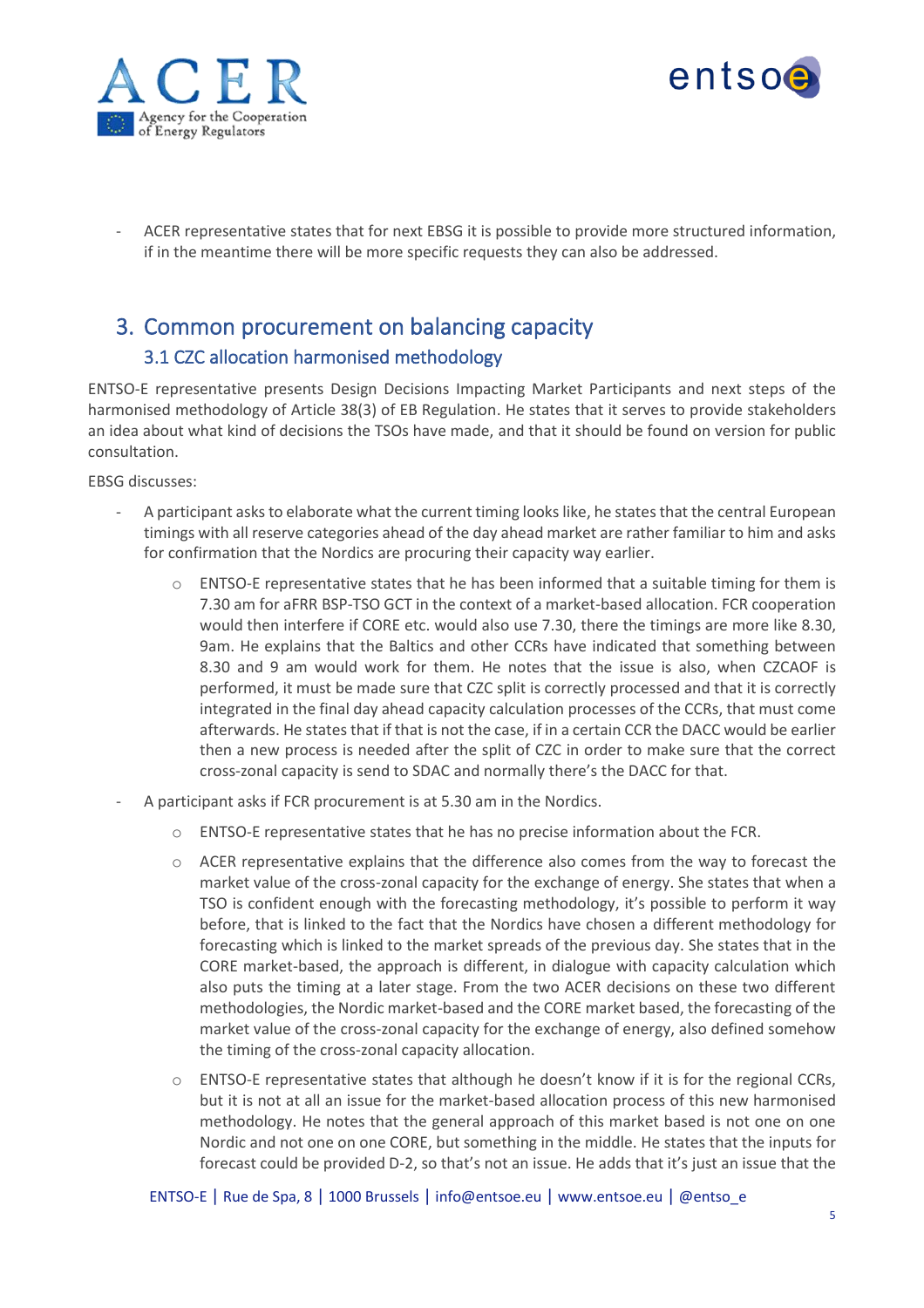



current markets and the processes like DACC and every CCR do have such different timings so there's no natural timeslot with one gate closure, so it is still possible to do the CZCAOF and feed that into the day ahead capacity calculation. He states that because a methodology is developed that fits the flow-based, it's important that the connection to the DACC works well, so it's an additional problem to find a proper one. He notes that that is not the blame of Nordics, even until now with other CCRs it was not possible to find an exact timing.

- o A participant states that the gate closure timings have been updated in past, so it is feasible.
- o ENTSO-E representative states that the Nordics are one of most serious partners in market based and that it should fit also their market at the end. He shares the concern that even though it is a design decision, it's difficult to find the timing. He states that ENTSO-E is trying to find a solution that can hopefully be part of a public consultation to hear opinions of market participants as they are mostly affected.
- A participant asks what the process/timing is to find a solution, and whether this will be a part of public consultation?
	- o ENTSO-E representative explains that this methodology, an all TSO methodology, will have a public consultation of two months where every European market participant has a possibility to respond. He states that as for the process timing, to find a solution, there won't be an exact timing in methodology for public consultation, but it would be great to receive some feedback. He states that the decision must be made in the end of September from TSO side and then in June next year when there is the final approval, it is set in stone. He notes that there isstill a year to find a solution. He states that the whole process is defined, it's just now to find this absolute timing that is needed in the methodology for clarity.
	- $\circ$  A participant states that it is being looked for a timing for any balancing capacity cooperation that is choosing either of the three variants that ENTSO-E is providing. He notes that for cooptimisation, the timing is obvious, and the other 2 are yet to be found.
	- $\circ$  ENTSO-E representative states that for inverted market based approach indeed but the question is if it is necessary to find an absolute timing. He states that that is because now there is only one TSO known that has the intention or sees the possibility of applying the inverted market based approach. He states that it will be something in between after SDAC and before intraday starts, somewhere there the balancing capacity procurement should be done, because after procurement it is known exactly how much of the cross-zonal capacity that was made possible is used. The allocated CZC volumes not needed should be given back to the intraday as defined in the EB Regulation.
- A participant asks if it applies to pure market based.
	- $\circ$  ENTSO-E representative states that there are 3 timeframes, and in those 3 timeframes, one unique gate closure is allowed. He states that for this timeframe it is possible to engage as a TSO in a maximum for 6 applications, aFRR, mFRR and RR, in both positive and negative direction, but all those 6 products should have one unique gate closure. He explains that if two different applications of the same standard product are not engaging, it doesn't matter, they still have the same gate closure. He states that if a TSO uses aFRR and mFRR, aFRR with TSO A and mFRR with TSO B, still the two products should have the same closure so the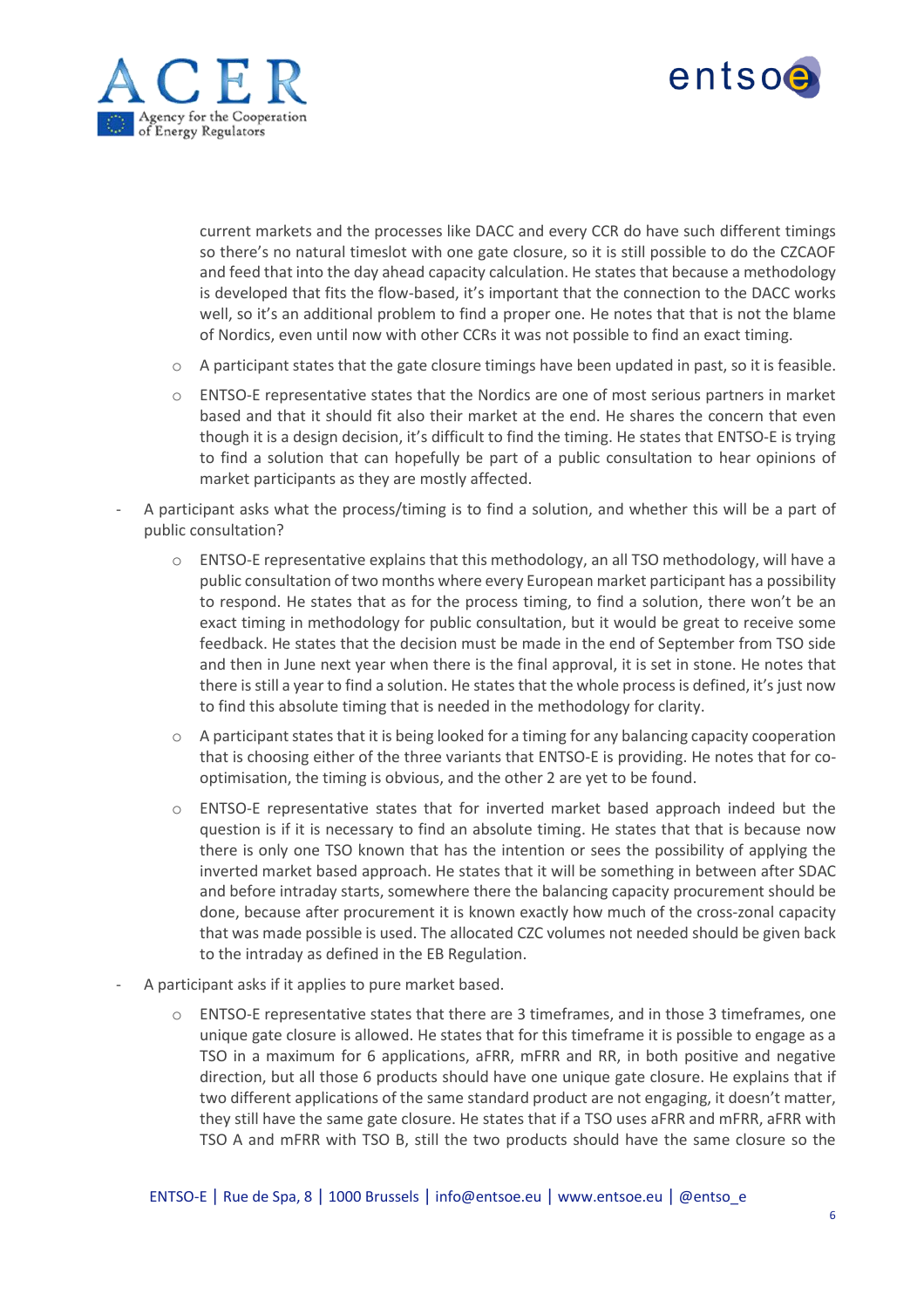



countries that engage with more than one product can link their bids in order to facilitate markets and liquidity is not gone and substitution of reserve requirements can be fulfilled.

- A participant states that ENTSO-E is arguing that a common GCT for aFRR, mFRR and RR is an immediate consequence of providing the ability for applying market based. He states that he cannot see why general application of market based with consecutive GCT should be infeasible.
	- $\circ$  ENTSO-E representative states that it is feasible, but it is not fitting the purpose of creating equal markets with equal competition on CZC in case of flow-based. He explains that the same rule is already in CORE market based, there's one gate closure for all standard products. He states as an example that if Germany and Austria extend their cooperation with mFRR the GC of aFRR and mFRR must be the same, but that's already defined in CORE. In the harmonised, this thought has been continued in order to let the CZCAOF create a field where at one moment in time it is possible to make an honest selection of all markets and all applications, that also by flow-based have an interdependency to equal platform make these selections and optimize the allocation of CZC in Europe and open the door for easier merging of creating larger balancing capacity co-operations.
	- o ACER representative states that that was discussed with CORE market based, in the decision we have provided our reasoning for that. She explains that having consecutive GCT means giving priority to specific products for accessing available CZC over others or to co-operations over others in case of flow based because the exchange with a specific TSO would affect also the available CZC on other borders.
- A participant asks if the timing of the consultations have been announced already and what the process / timing to find a solution is.
	- o ENTSO-E representative states that it will be from 29 of June to 29 of August plus minus 1 week.
- A participant states that the presented points were presented as design decisions, so they have been discussed among TSOs. He states that that's the first time that the stakeholders see those 9 points, and as they are impacting BSPs, he asks if there will there be an explanatory document. He suggests that perhaps it is also possible to reorganise a dedicated meeting on that subject, as he feels it is getting more and more complicated.
	- $\circ$  ENTSO-E representative states that for the public consultation, there should be additional information on this. He notes that there is a digital stakeholder workshop planned.
	- o ACER representative states that the next EBSG is end of October, so maybe at this point it will be possible to provide more information, so comments of stakeholders may be considered. She asks if it is possible to schedule some follow up.
- A participant states that he finds the "PB of GCT" difficult to understand without detailed slides with practical examples. He asks if this will be included in the material of the consultation.
	- $\circ$  ENTSO-E representative states that this is well noted and can be included in explanatory document and webinar during public consultation.
	- $\circ$  ENTSO-E representative states that here is an illustration with CCR timings, CCR request with what they thought what timing s would be in 3, 4 years, perhaps it is possible to add that and have an overview what exactly is the issue.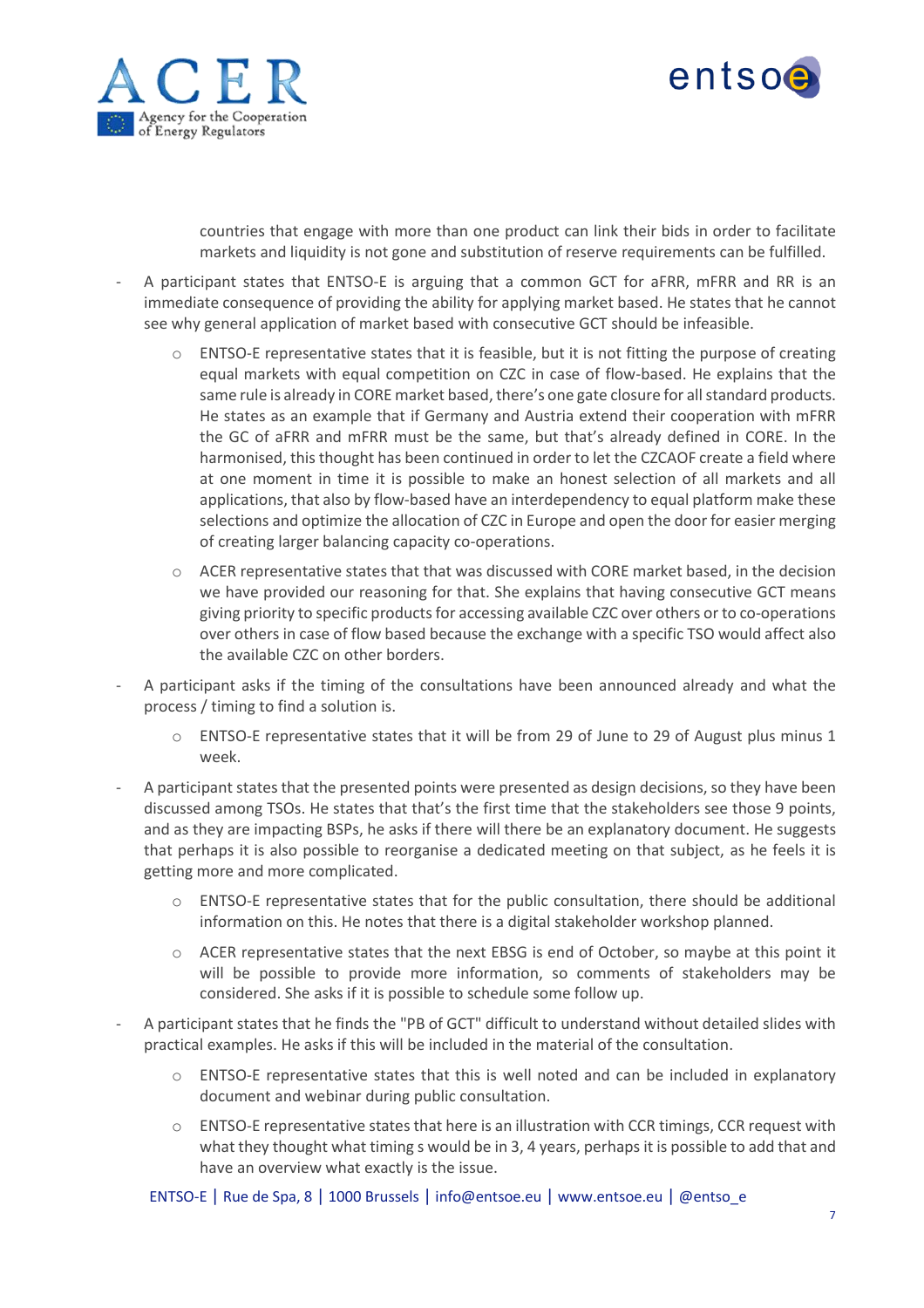



- A participant asks for an update on how many TSOs will apply co-optimisation and how many TSOs will set up a balancing capacity cooperation and make use of the option to co-optimised capacity according to Art.38.1 EBGL.
	- o ENTSO-E representative states that this will be answered in next point.

#### 3.2 Co-optimization

<span id="page-7-0"></span>ENTSO-E representative states that a lot of research has been done on co-optimisation in the past. He notes that now there is the prototype with the work of N-SIDE. He states that there is a steep learning curve, a lot is developed and there are a lot of new findings but also new complications. He notes that there is one gate closure which also is the case in market based which adds a lot of questions, what kind of linking would then really fit the purpose for market participants. He states that with all these unknowns, it is difficult for a TSO to say, once implemented, it is going for application. He states that also in general, there is just a very small number of TSOs that are engaging in a cross-border balancing capacity cooperation now, even though it is possible.

ENTSO-E representative presents slides on co-optimisation, explains N-SIDE and EUPHEMIA.

- A participant asks about the cost-minimization topic. He states that at the time where the concept of co-optimization was developed at an early stage, it was clearly demonstrated that if costminimization in capacity allocation for balancing energy is chosen, welfare could be lost. He asks how the conclusion was taken that cost minimization should be applied.
	- $\circ$  ENTSO-E representative states that it is also possible to lose welfare if no indivisible bid is taken, but instead a divisible bid. He notes that the purpose of procurement of balancing capacity, which is an interaction between BSPs and end consumers, is cost minimisation, and that's also a reason to trigger substitution of reserves. He states that this is given by legislation and that it is essential to be compliant to that. He notes that the buyer in this balancing market is not allowed to set a price and states that it is complicated to formulate a price wanting to maximise welfare as the price of the TSO is always the price cap. He explains that with the cost minimization and knowing that the highest price is always the highest BSP bid that is taken, that is a start and as indivisible bids can be skipped, setting at a higher price is possible but still the volume is lower, so if this higher price multiplied with a smaller volume results in less total costs, then that is the way forward according to the legislation. He states that he understands it is possible to lose welfare but explains that the trigger of the balancing market is not to maximise welfare, but to cost minimize procurement and certain rules are to maximize welfare.
	- $\circ$  A participant states that it is possible to demonstrate that cost minimization might lead to less surplus as defined contrary to welfare maximisation. He notes that this could be a task for regulators to look after.
	- o ENTSO-E representative states that this is not the legislation and therefore not the target.
	- o ACER representative states that ACER doesn't see a conflict as the requirement of the regulation does not refer to TSOs procurement cost but to overall cost minimisation. She notes that the objective of welfare maximisation respects also the principles set in Article 58 from ACER's perspective. She explains that ACER understands that the TSOs are looking into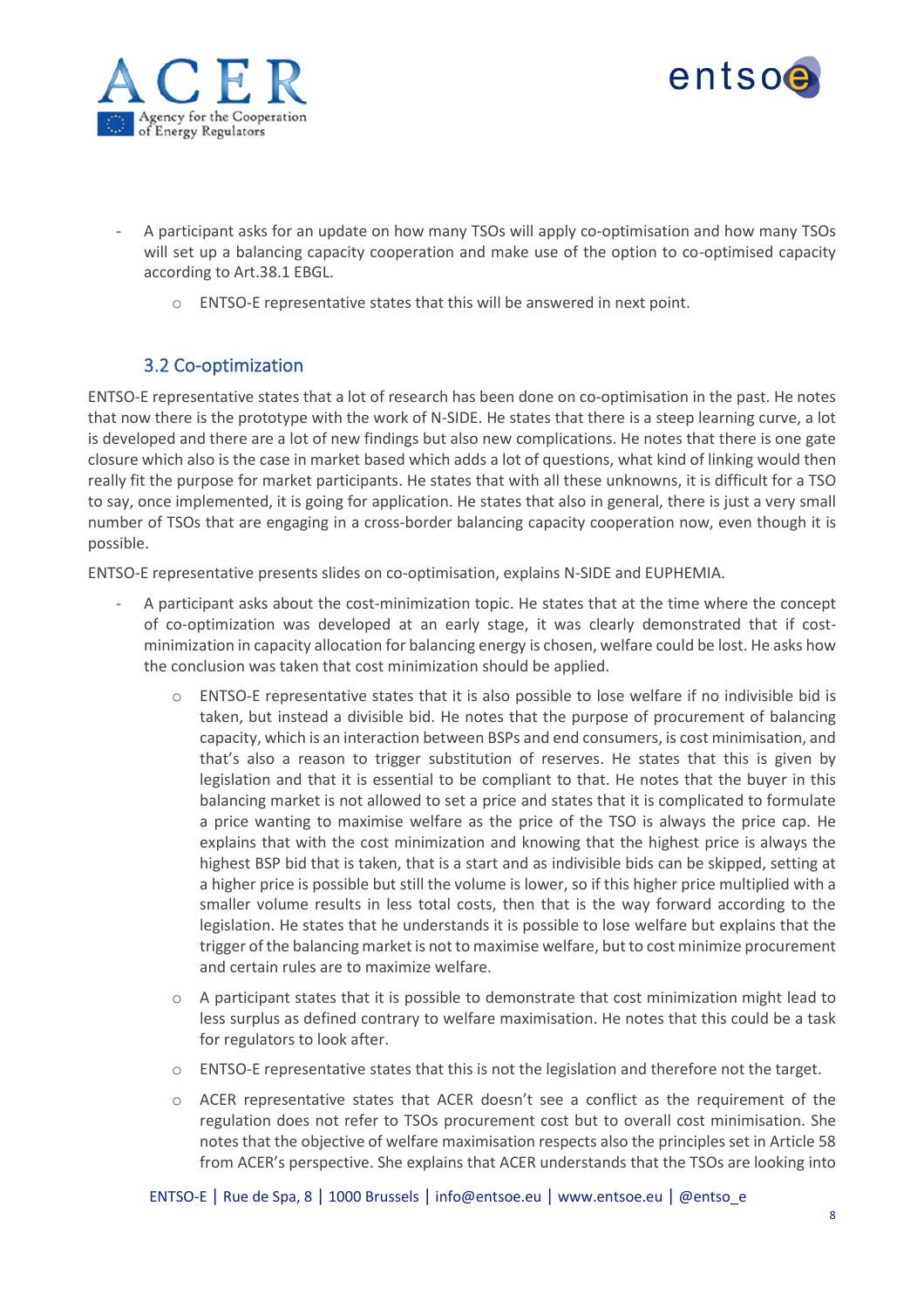



other problems that this may cause but on regulatory side, ACER has provided the confirmation that a conflict with this specific requirement of welfare maximisation is not seen. She states that ACER understands that there could be other issues linked to marginal pricing rule or other, but at the end ACER doesn't see that the objective should change to be TSO cost minimization.

- $\circ$  ENTSO-E representative states that he disagrees as there was a lot of time spent on this with legal checks and according to how it is defined in EBGL it is not about merging markets, but about optimization the split of cross-zonal capacity. He explains that it's not foreseen to be a price coupling between balancing capacity markets and the day ahead market. He notes that there is a price coupling between balancing capacity markets with the substitution of reserve principle as an example, but there is no legislation that indicates that this direction is how it should be and then the cost minimization logic is violated.
- o ACER representative states that the topic is indeed not about TSO cost minimisation, but overall procurement.
- o ENTSO-E representative states that the end consumer pays the procurement, and the end consumer must be protected. He asks why the consumer should pay more to add surplusses to BSPs. He states that it is fair that the buyer is also allowed to add a price on his demand, and that is also excluded very clearly as well as linking to other products. He notes that end consumer or the TSO have almost no rights, and now suddenly the TSO also must give away its surplus. He states that this is not in the EBGL, as there it is clearly written cost minimisation.
- $\circ$  A participant notes that he thinks that the issue only applies with pay as bid in the procurement.
- $\circ$  A participant states that this is a twostep approach, as the  $1^{st}$  step is splitting cross border capacity with welfare optimization as the marginal value is important here and the 2<sup>nd</sup> step is CPOF optimizing the procurement of reserves, once the capacity has been allocated for the exchange of reserves. He states that the optimisation function is cost minimisation of procurement of balancing reserves. He explains that the distinction between those two steps is important, as they do not have same optimization function. He summarises that the  $1<sup>st</sup>$  is welfare optimisation, the 2<sup>nd</sup> one cost minimisation.
- $\circ$  A participant notes that not every reaction of TSOs is just to protect consumers. He states that there is always a self-interest and not automatically when costs are minimised or when congestion revenue potentially is maximised, that that automatically triples down to consumers. He proposes to discuss the technical side and what happens. He states that one challenge with co-optimisation is the fact that apples and oranges are compared. He explains that in the day ahead market, parties are placing orders to buy or sell a quantity and if activated they have to pay and schedule, it is then possible to re-trade or bilaterally trade in intraday, continuous markets, until they have to put a plan to TSOs. He states that whatever they have bought, that is a position they have paid economically, or get paid and have scheduling obligations. He notes that the other thing about balancing is that the process is about splitting capacities between day ahead and balancing capacity, the capacity is only a reservation about some party saying I want to be paid a certain EUR per MWh, to stand by idol with a certain capacity in a bidding zone. He notes that one of the challenges is that day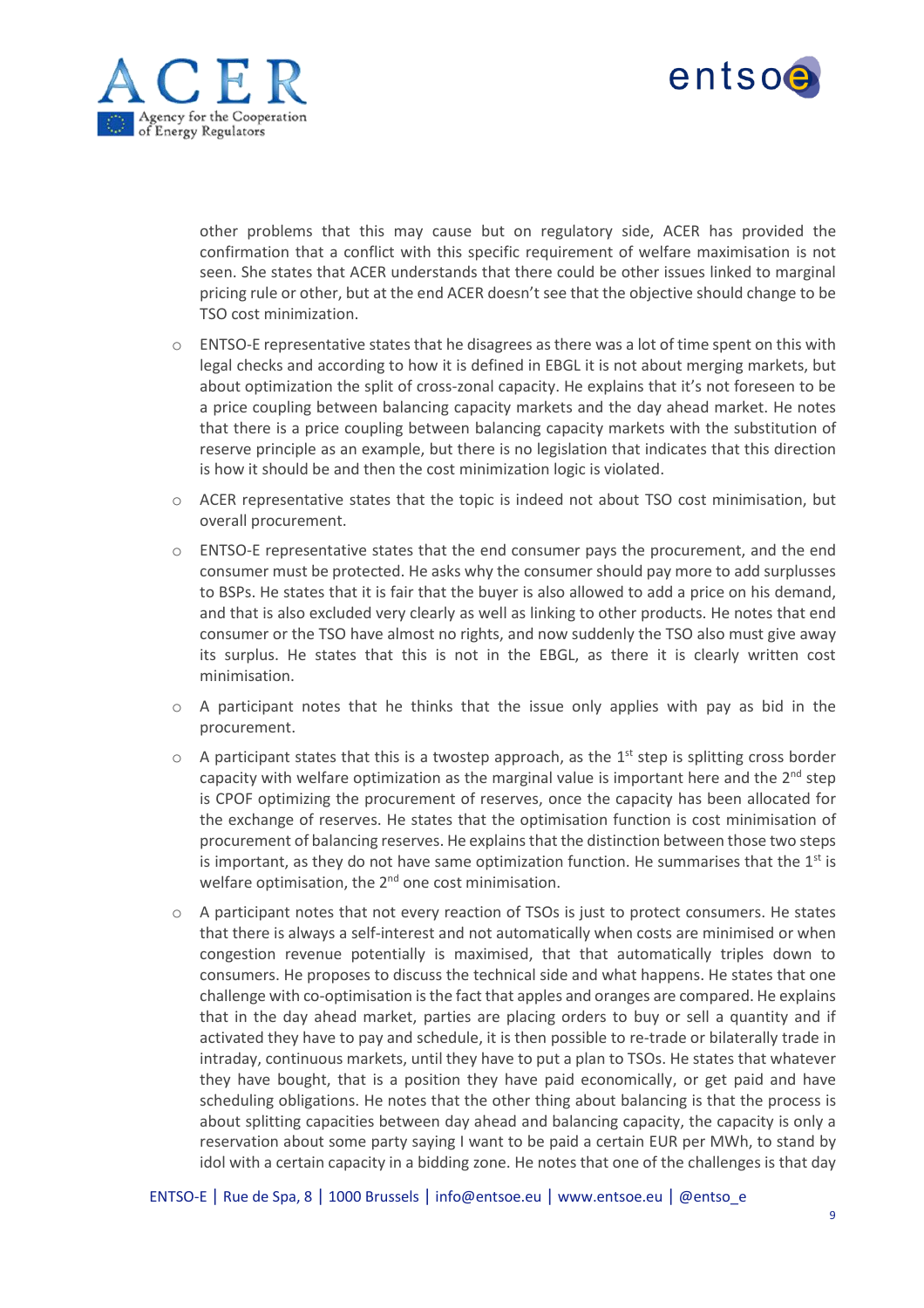



ahead ("I want to buy and sell at a price") is compared to "I am willing to hold a reserve or a unit for a certain price". He states that then the expectation is that that's the price you get paid no matter what, and when it gets activated, it might be 10 %, 20 %, 40 % of the time, that it will be another price. He notes that when cost and welfare are compared, it gets complex because it's not the same. He asks if that is addressed somewhere in the slides or in the workings.

- o ENTSO-E representative states that the TSOs tried to follow the market rules of day ahead, to the extend allowable, how it is priced, how a cap works etc., but in the end, it is never the same. He notes that article 58 3a mentions cost minimization.
- $\circ$  ACER representative states that this is the same topic as for market based. She states that it is not possible to say that capacity procurement would have a different objective. She states that the cross-zonal capacity that is allocated isfor the exchange of balancing capacity, based on capacity procurement optimization function. She states that this was also on the market based, and it was decided that the objective for both is welfare maximisation as under welfare maximisation the costs are minimized as principle, not necessary as the objective function of minimizing cost. She notes that this is not a new topic that only realizes under co-optimization discussion, but it is in general for cross-zonal capacity allocation for exchange of balancing capacity no matter what process is followed.
- o ENTSO-E representative states that he sees a difference between market based and cooptimisation as in co-optimisation there is one gate closure and linking is also a topic, and if linking is done and there is no sequential market setting, that is a step further towards something else, so that is a dimension that the market based doesn't have. He states that the whole legislation just said that with welfare maximisation, make better use of your crosszonal capacity, that is what the EBGL says. He states that it is not cost minimization, as it is clearly defined in the EBGL, the price formation of balancing capacity, how the bids are taken there, the volumes are decided, and the prices are determined based on cost minimization.
- $\circ$  ACER representative states that it is the same than in market based, there it was concluded on not being cost minimisation.
- $\circ$  ENTSO-E representative states that there are 3 algorithms and the CZCAOF is all that needs to be developed, in order to split cross-zonal capacity, welfare needs to be maximised. He states that in order to calculate that, the surpluses of the balancing markets need to be known and to determine prices and volumes, CPOF must be used. He notes that the price in balancing markets is determined by cost minimisation as stated in EBGL. He states that when total procurement costs increase, the CPOF declines.
- $\circ$  A participant states that in the first step it is important to use welfare to split the capacity. He notes that in CZCAOF there are also bids from day ahead and balancing capacity markets, so that algorithm would also select bids for balancing capacities. He states that if later, the allocated balancing capacity and cost minimisation is used in  $3^{rd}$  step, then in  $1^{st}$  step there was an error. He states that he is just determining inconsistency between articles and EBGL.
- $\circ$  ENTSO-E representative states that those three requirements are all packed in one function. He explains that in the CZCAOF, there are EUPHEMIA all the requirements of the CPOF and the constraints. He explains that if the selection between balancing market and trades must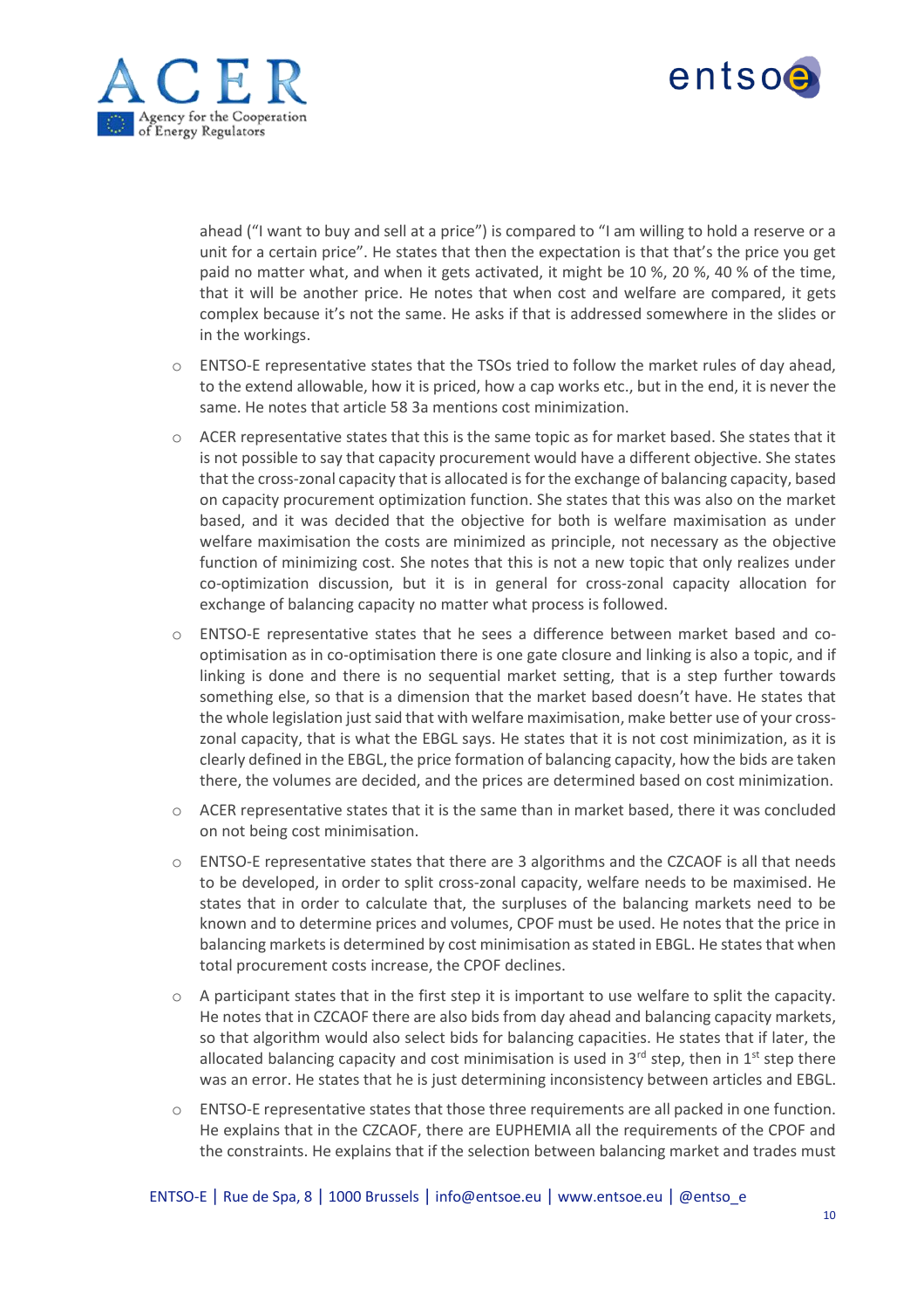



be made, the CZCAOF states which one to take. He represents how CPOF and CZCAOF work together and gives examples and explains roles of SDAC and EUPHEMIA.

- A participant asks concerning the regulatory conflict between legal requirements and performance of the algorithms, shall a CBA demonstrate to be positive.
	- $\circ$  ENTSO-E representative explains that the existing EUPHEMIA algorithm must take the legal requirements to manage CZCAOF and CPOF. He states that if certain requirement cannot meet, N-SIDE is asked to indicate why it cannot be met in order to have the transparency and awareness.
- A participant remarks that the algorithm is called PCR EUPHEMIA and is owned by PCR co-owners, it is not N-SIDE's algorithm, they just provide it. He proposes to correct this. He states that about compliance, the algorithm is developed for SDAC, there is of course requirement on allocation for cross-zonal capacity. He asks that as it is a BSP bid selection, not only the actual capacity reservation, but also activation, is the algorithm supposed to be also confirming activation of orders?
	- $\circ$  ENTSO-E representative states that it is about the BSP balancing capacity bid selection, not about activation. He notes that it is nothing related to balancing activation, only balancing capacity.
	- o ENTSO-E representative states that this issue is in general there, the EUPHEMIA works with welfare, at this moment EUPHEMIA cannot do price determination for balancing capacity based on a cost minimisation objective function.
- A participant asks if the final results of N-SIDE will be published.
	- o ENTSO-E representative states that he doesn't have the final confirmation.
	- $\circ$  ACER representative asks if a workshop will be held to present the results, not necessarily by N-SIDE to showcase the results, maybe in May or June.
	- o ENTSO-E representative states that he is not aware of that.
- ACER representative states that all these analyses are part of preparatory work in order to submit requirements to NEMOs. She states a part of this will anyway be publicly available. She asks if it is needed to publicly justify those requirements as she is not familiar with the process.
	- o ENTSO-E representative states that he is also not familiar with the process.
	- o ACER representative states that submitted requirements need some sort of reasoning and justification.
	- $\circ$  ENTSO-E representative states that the set of requirements as defined is based on cooptimisation methodology and EBGL, and the set of requirements was not drafted. He states that the only thing in set of requirements is if there is a link between balancing and capacity markets.
	- $\circ$  ACER representative states that further specification is needed which would also help NEMOs to understand requirements.
	- o ENTSO-E representative states that if a two-step is done, multilateral linking is not possible. He states that there is no difference in the methodology, it's the linking information that is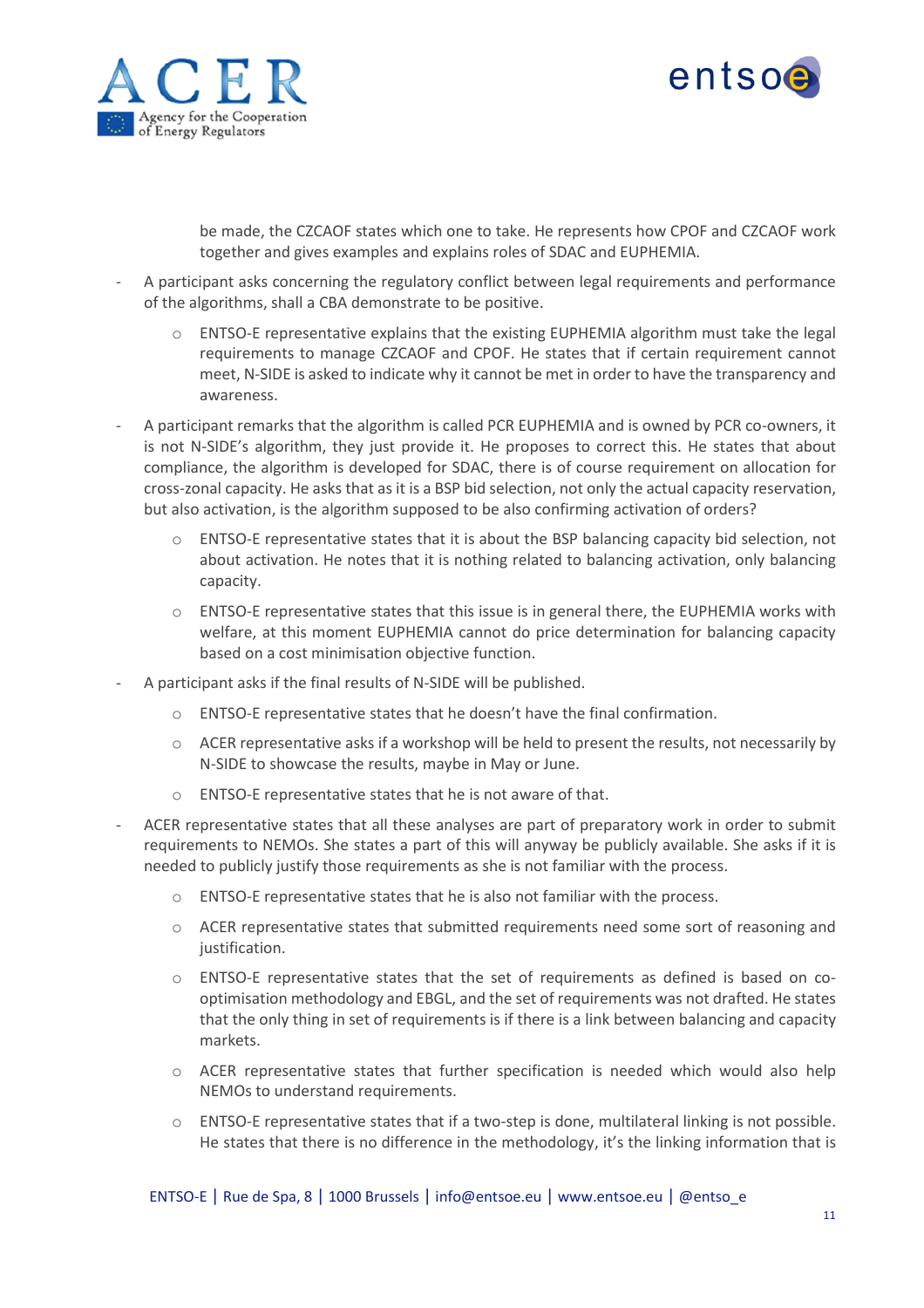



one on one, for the NEMOs it was more to already make a first step in understanding the impact.

- ACER representative asks if the requirements will be publicly available.
	- o ENTSO-E representative confirms.
- ACER representative proposes that in next EBSG there could be a NEMO presenting to explain.
- A participant notes that first it needs to be seen whatever TSOs are sending to NEMOs to be evaluated, if it is proposing amendments or methodologies. He states that it is very unlikely that any such changes could be implemented without having a public consultation. He notes that neither NEMOs nor TSOs should have the right to change methodology.
	- o ACER representative states that there will be public consultation of NEMOs. She states that the question is what triggers NEMOs proposal and if that is also publicly available at the time of the submission.
	- $\circ$  A participant states that there should be consultation, he states he is sure there will be transparency and background documentation.

#### <span id="page-11-0"></span>4. FCR Cooperation

ENTSO-E representative presents slides on FCR Cooperation.

EBSG discusses:

- A participant asks what observers are.
	- o ENTSO-E representative states that they are participating in all discussion meetings because preparing for go live, there is no distinction between observer and member TSOs that are not yet operational.
- ACER representative states that this year is the detailed version of balancing report, as soon as it is available the link will be sent to EBSG members. She states that stakeholders can propose topics to be further discussed and amendments/approvals in report.

### <span id="page-11-1"></span>5. AT-DE balancing capacity cooperation

ENTSO-E representative presents slides on AT-DE balancing capacity cooperation.

#### EBSG discusses:

- A participant asks to develop the link / interaction with Core FB.
	- o ENTSO-E representative states that there are three methodologies for CORE that need to be amended to allow article, congestion income, intraday and day ahead methodology. He explains that they must be amended to allow application of methodology and states that it is still possible to implement it, but it is only possible to apply when methodology is approved.
- A participant refers to previous discussion on co-optimisation and article 41 market-based method. He states that those are the same type of limitations and asks for the upper limit of cross-zonal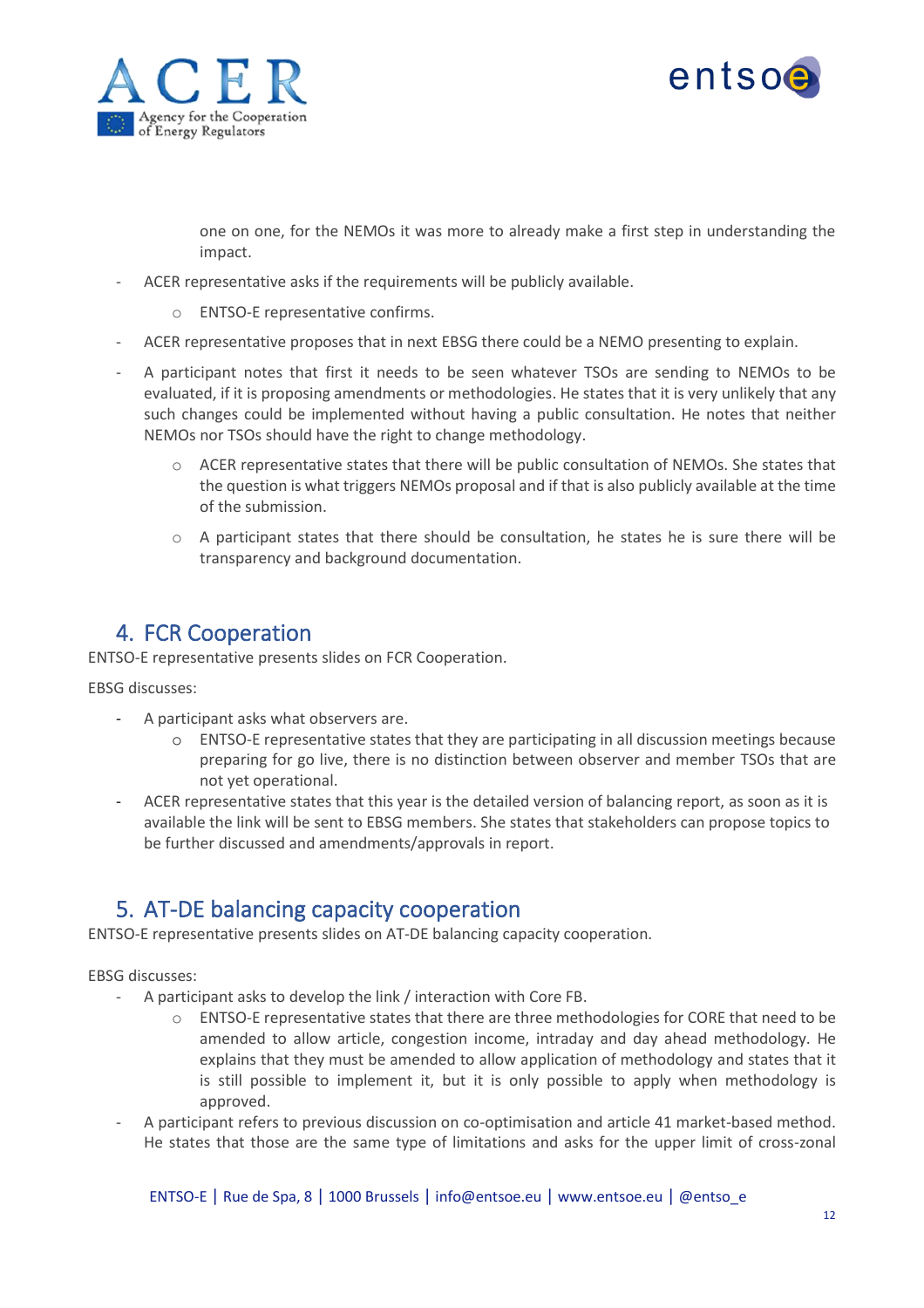



capacity. He states that as there is potentially a shifting from one of the three allowed methods, it would still be adhering to limitations.

- $\circ$  ENTSO-E representative states that in general when moving to another methodology, it is also linked to another change in the market system, marginal pricing needs to be applied from June 2022 onwards but will also need to be applied for capacity, needs to be approved NRAs, upper limit also needs to be approved of capacity, as well as the SOGL limit (50 % of dimensioned demand of aFRR) , 280 MW volume, only 140 MW can be exchanged, done by operators of APG, limit exchange to 100 MW. He states that there is only an increase from Germany to Austria, as Germany procures 2000 MW of aFRR, so that is far away from 50 %.
- $\circ$  A participant states that there should be a common setting in Europe, these kinds of upper limits should be defined for each border, the market-based economy efficiency (5 % and 10 %), there was not set an upper limit, now it was stated that it is limited to 50 %.
- $\circ$  ENTSO-E representative states that he also has the limit of 10 % in mind but cannot say if it was market based or economic efficiency.
- $\circ$  ENTSO-E representative states that the 50 % is a technical reserve limit, the methodology defines about cross-zonal capacity allocation limits. He states in D-1 timeframe according to EBGL, there is no limit, but CZC limits will be defined in methodology.
- A participant asks as in the presentation the impact on day ahead market was mentioned, was the impact of capacity reservation on intraday activities or day ahead clearing results also analysed. He asks that as on CBA it is being concentrated on balancing energy savings, is there an attributing of balancing energy savings to capacity cooperation?
	- $\circ$  ENTSO-E representative states that not completely. He states that CBA uses capacity price from day-ahead market and energy price from balancing market, those volumes are being compared to each other and the energy price is transformed to a capacity price. He states that it is also driven to the market design (pay as bid), there are fewer capacity prices, and they are close to 0, but high energy prices, merit order increases quite fast, therefore recalculation of energy price to capacity price can be necessary to make it comparable to day ahead market.

### <span id="page-12-0"></span>6. Transparency Platform Updates

ENTSO-E representatives present slides on Transparency Platform updates.

EBSG discusses:

- A participant asks if the testing will be a public WS.
	- $\circ$  ENTSO-E representative states that no, it will be purely technical workshop/testing with the volunteering TSOs and Balancing Platforms. Representatives of any TSO can join.
- A participant asks if old and new GUI will run simultaneously and if the whole functionality will be there. o ENTSO-E representative states that yes, that's why it is proposed to do it in several streams.
- A participant asks if there is an active user group for the TP.
	- o ENTSO-E representative explains that there is an ENTSO-E Transparency User Group (ETUG), the last meeting was last week, and they are appreciating users coming to the meeting and raising questions and concerns, it is possible to add participants to the mailing list. Mail sultan.aliyev@entsoe.eu to be added to the ETUG.